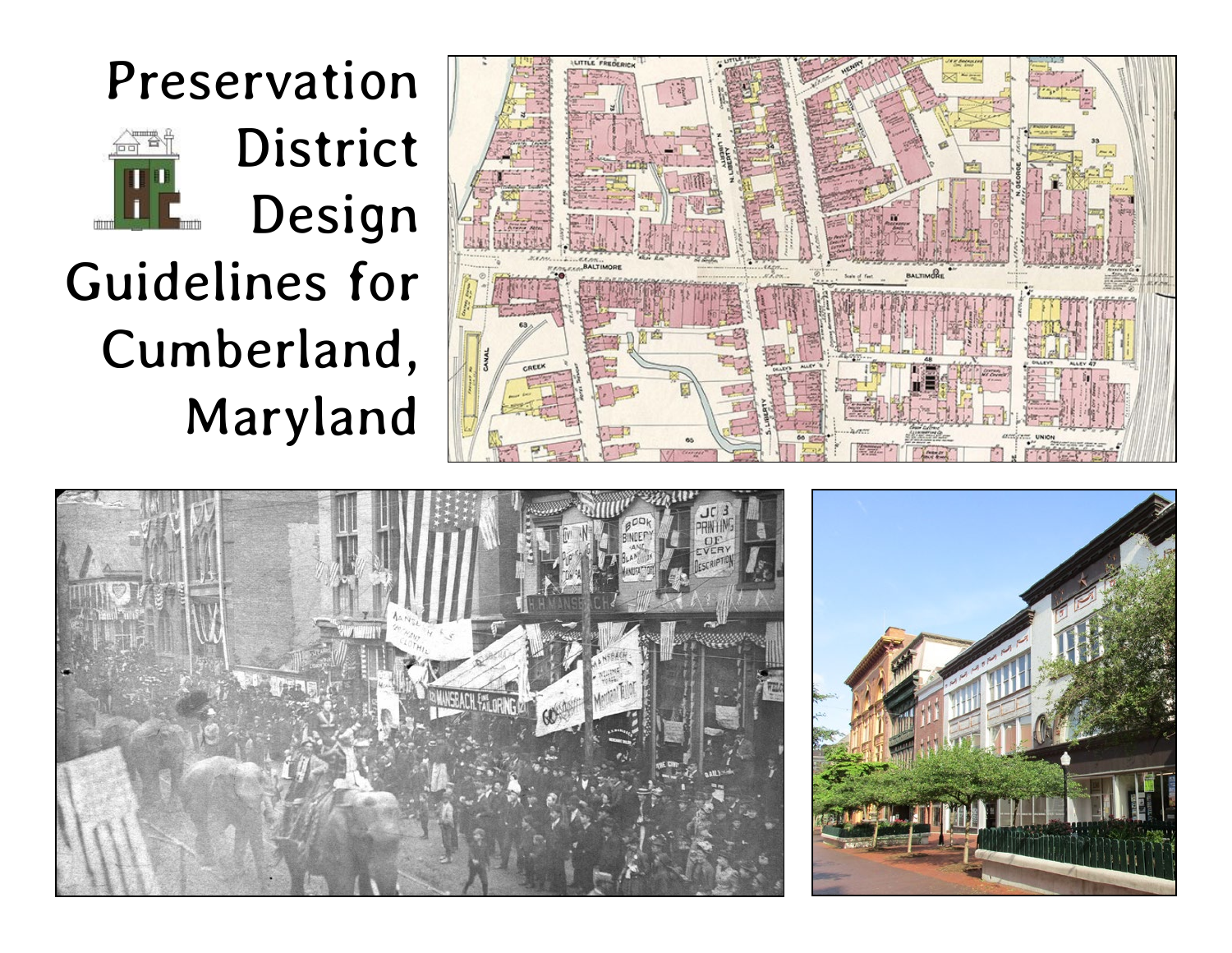# **Acknowledgments**

**City of Cumberland** Brian K. Grim - *Mayor* Nicole Alt-Myers - *Councilperson* Seth D. Bernard - *Councilperson* David Caporale - *Councilperson* David F. Kauffman - *Councilperson* Jeffrey Rhodes - *City Administrator* - *Director of Administrative Services*

#### **Cumberland Historic Preservation Commission**

Cheri Yost - *Chairperson*

Kathy Condor - *Vice Chairperson*

Suzanne Wright - *Secretary*

Dr. Henry Bullamore

Stephen Gibson

J. Matthew Gilmore

David Kauffman

Doug Macy

Kathy McKenney - *Historic Planner/Preservation Coordinator*



#### **Maryland Historical Trust**

Elizabeth Hughes - *Acting Director/State Historic Preservation Officer*

Michael K. Day - *Chief, Office of Preservation Services/Deputy Director/ Deputy State Historic Preservation Officer*

Heather Barrett - *Administrator, Survey & Research*

Susanne Mbollo - *Grants Manager*

#### **Prepared by Johnson, Mirmiran & Thompson**

with assistance from the Cumberland Historic Preservation Commission and the Maryland Historical Trust



**Page i**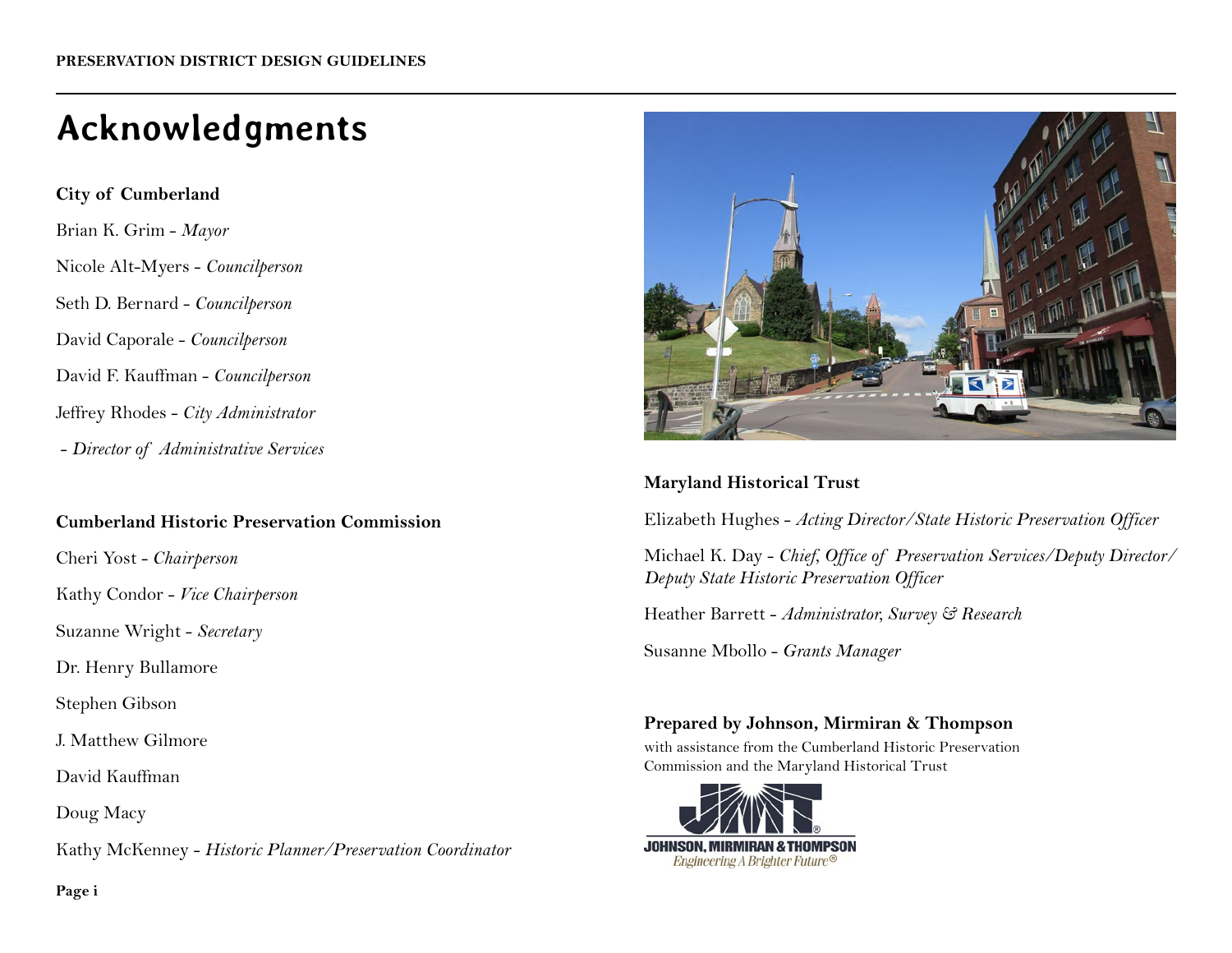## **TABLE OF CONTENTS**

| Acknowledgments.    |        | $\cdot$   | $\cdot$ | $\cdot$                           | $\cdot$ | $\cdot$ |  |
|---------------------|--------|-----------|---------|-----------------------------------|---------|---------|--|
| Table of Contents   |        | $\cdot$   | $\cdot$ | <b>Contract Contract Contract</b> | $\cdot$ | $\cdot$ |  |
| Notices.<br>$\cdot$ | $\sim$ | $\bullet$ | $\cdot$ | $\cdot$ .                         | $\cdot$ | $\cdot$ |  |

#### **Chapter 1: Introduction**

| Cumberland's Historic Preservation Tradition 1                                                                                                          |                                   |                 |
|---------------------------------------------------------------------------------------------------------------------------------------------------------|-----------------------------------|-----------------|
| The Historic Preservation Ordinance                                                                                                                     | and the state of the state of the | $\mathcal{Q}^-$ |
| The Historic Preservation Commission The Historic Preservation Commission                                                                               |                                   | 3               |
| The Preservation District Design Guidelines                                                                                                             |                                   | $4\epsilon$     |
| Canal Place Preservation District (Map) (Canal Place Preservation District (Map)                                                                        |                                   | 6               |
| Defining Historic Preservation<br>the contract of the contract of the con-                                                                              |                                   | $7\phantom{.0}$ |
| Benefits of Historic Preservation<br>$\mathcal{L}(\mathcal{A})$ and $\mathcal{L}(\mathcal{A})$ are all the set of the set of $\mathcal{L}(\mathcal{A})$ |                                   | 9               |

#### **Chapter 2: Procedures**

| Preservation Project Planning        | the control of the control of the control of |  | 12 |
|--------------------------------------|----------------------------------------------|--|----|
| Procedural Steps for Obtaining a COA |                                              |  | 16 |



**Chapter 3: Cumberland's Built Landscape:**  A Historic Context . . . . . . . . . 20

#### **Chapter 4: Property Types and Styles**

|                                                                                                                                                                                                                                |                                                 |  |  | 32 |
|--------------------------------------------------------------------------------------------------------------------------------------------------------------------------------------------------------------------------------|-------------------------------------------------|--|--|----|
| Commercial Architecture Commercial Architecture                                                                                                                                                                                |                                                 |  |  | 33 |
| Commercial Architectural Styles (Commercial Architectural Styles (Commercial Architectural Styles (Commercial Architectural Styles (Commercial Architectural Styles (Commercial Architectural Styles (Commercial Architectural |                                                 |  |  | 34 |
| Commercial Building Types.                                                                                                                                                                                                     | and the contract of the contract of             |  |  | 38 |
| Residential Architecture                                                                                                                                                                                                       | the contract of the contract of the contract of |  |  | 41 |
| Residential Architectural Styles and Architectural Styles                                                                                                                                                                      |                                                 |  |  | 42 |
| Residential Building Types.                                                                                                                                                                                                    | the contract of the contract of the con-        |  |  | 52 |
| Institutional, Civic and Religious Architecture                                                                                                                                                                                |                                                 |  |  | 58 |
| Industrial Architecture<br>$\ddot{\phantom{a}}$                                                                                                                                                                                | the contract of the contract of the contract of |  |  | 62 |
|                                                                                                                                                                                                                                |                                                 |  |  |    |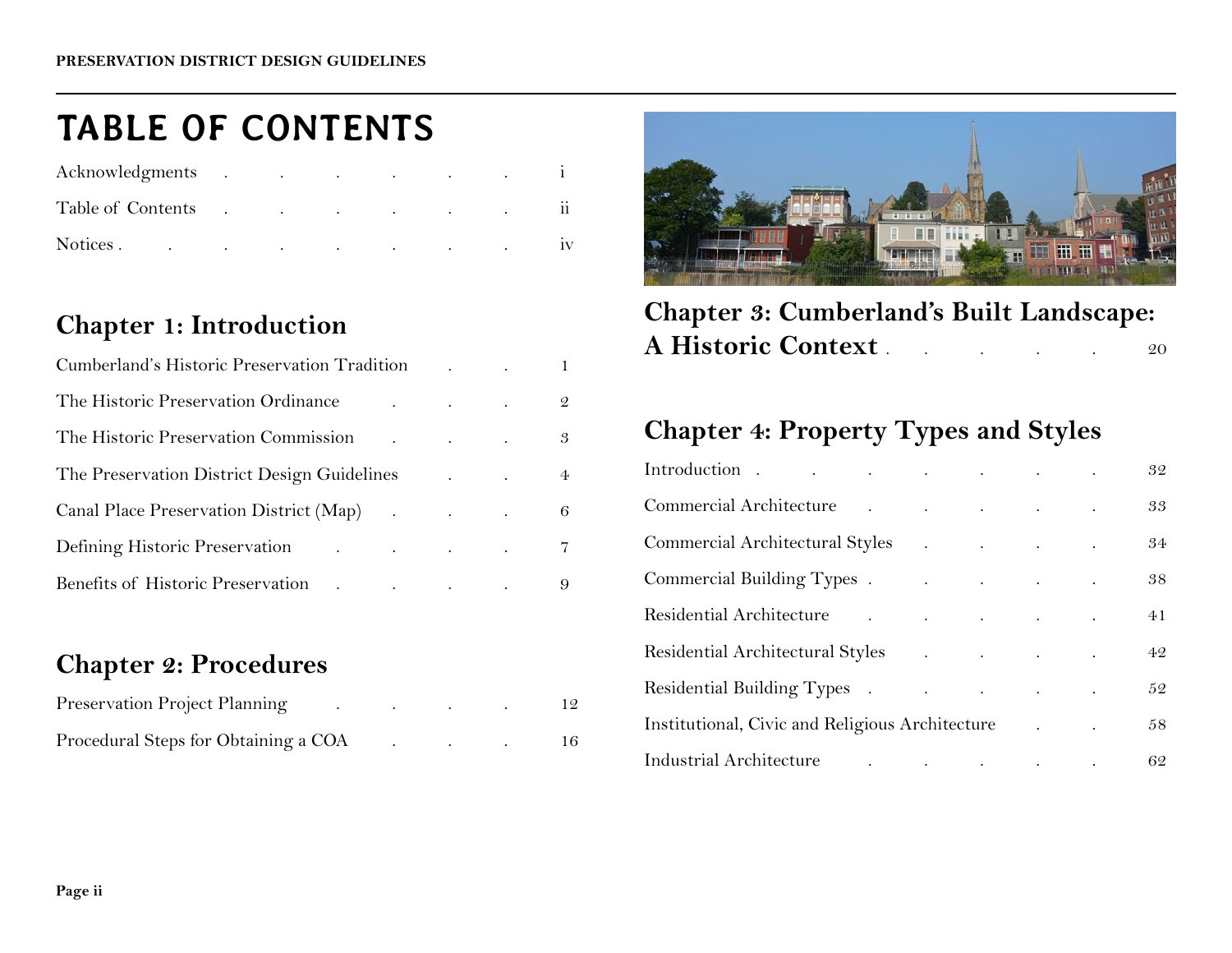### **Chapter 5: Design Guidelines**

|                                                                |                                                                                                                                                                                                                                                                                                                                                                                                                                                             |  | 63  |
|----------------------------------------------------------------|-------------------------------------------------------------------------------------------------------------------------------------------------------------------------------------------------------------------------------------------------------------------------------------------------------------------------------------------------------------------------------------------------------------------------------------------------------------|--|-----|
|                                                                |                                                                                                                                                                                                                                                                                                                                                                                                                                                             |  | 65  |
| Design Guidelines for Exterior Walls Allen Andrew Allen Anders |                                                                                                                                                                                                                                                                                                                                                                                                                                                             |  | 70  |
| Design Guidelines for Painting Historic Buildings.             |                                                                                                                                                                                                                                                                                                                                                                                                                                                             |  | 74  |
| Design Guidelines for Roofs.                                   |                                                                                                                                                                                                                                                                                                                                                                                                                                                             |  | 77  |
| Design Guidelines for Windows                                  | $\mathcal{L}^{\mathcal{A}}$ and $\mathcal{L}^{\mathcal{A}}$ are the set of the set of $\mathcal{A}$                                                                                                                                                                                                                                                                                                                                                         |  | 82  |
| Design Guidelines for Doors.                                   | $\mathbf{r}^{\prime}$ , and $\mathbf{r}^{\prime}$ , and $\mathbf{r}^{\prime}$ , and $\mathbf{r}^{\prime}$ , and $\mathbf{r}^{\prime}$                                                                                                                                                                                                                                                                                                                       |  | 86  |
| Design Guidelines for Porches                                  | and the state of the state of the                                                                                                                                                                                                                                                                                                                                                                                                                           |  | 89  |
| Specific Design Guidelines for Commercial Buildings.           |                                                                                                                                                                                                                                                                                                                                                                                                                                                             |  | 92  |
| Specific Design Guidelines for New Construction.               |                                                                                                                                                                                                                                                                                                                                                                                                                                                             |  | 98  |
| Design Guidelines for Signs.                                   | the contract of the contract of the                                                                                                                                                                                                                                                                                                                                                                                                                         |  | 101 |
| Design Guidelines for Awnings                                  | and the state of the state of the                                                                                                                                                                                                                                                                                                                                                                                                                           |  | 105 |
| Design Guidelines for Utilities                                | $\mathcal{L}^{\mathcal{A}}(\mathcal{A})$ and $\mathcal{A}^{\mathcal{A}}(\mathcal{A})$ and $\mathcal{A}^{\mathcal{A}}(\mathcal{A})$ and $\mathcal{A}^{\mathcal{A}}(\mathcal{A})$                                                                                                                                                                                                                                                                             |  | 107 |
| Design Guidelines for Renewable Energy Systems.                |                                                                                                                                                                                                                                                                                                                                                                                                                                                             |  | 110 |
| Design Guidelines for Site Design.                             | $\mathcal{L}(\mathcal{L}(\mathcal{L}(\mathcal{L}(\mathcal{L}(\mathcal{L}(\mathcal{L}(\mathcal{L}(\mathcal{L}(\mathcal{L}(\mathcal{L}(\mathcal{L}(\mathcal{L}(\mathcal{L}(\mathcal{L}(\mathcal{L}(\mathcal{L}(\mathcal{L}(\mathcal{L}(\mathcal{L}(\mathcal{L}(\mathcal{L}(\mathcal{L}(\mathcal{L}(\mathcal{L}(\mathcal{L}(\mathcal{L}(\mathcal{L}(\mathcal{L}(\mathcal{L}(\mathcal{L}(\mathcal{L}(\mathcal{L}(\mathcal{L}(\mathcal{L}(\mathcal{L}(\mathcal{$ |  | 113 |

### **Chapter 6: Demolition and Economic Hardship**

| Demolition.           | the contract of the contract of the contract of the contract of the contract of |         |                                                                 |  | -116 |
|-----------------------|---------------------------------------------------------------------------------|---------|-----------------------------------------------------------------|--|------|
| Demolition by Neglect | $\sim$                                                                          |         | the contract of the contract of the contract of the contract of |  | -118 |
| Economic Hardship.    | $\cdot$                                                                         | $\cdot$ | the contract of the contract of the contract of                 |  | 119  |

#### **Appendix A: General Maintenance Guidelines**

### **Appendix B: 20th Century Building Materials**

**Appendix C: Glossary**